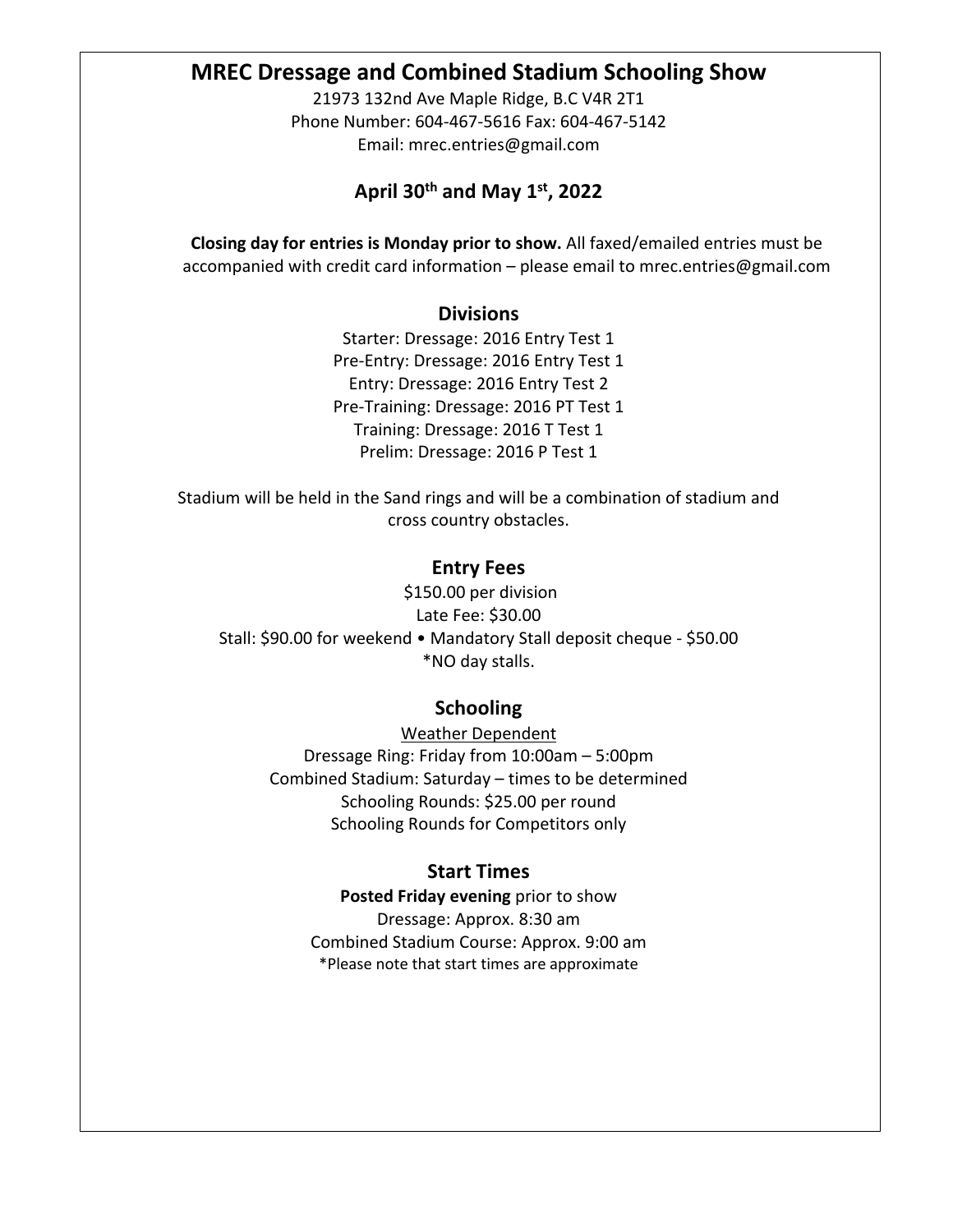| <b>MREC Dressage and Combined Stadium Schooling Show</b>                                                                                                                                                                            |  |
|-------------------------------------------------------------------------------------------------------------------------------------------------------------------------------------------------------------------------------------|--|
| 21973 132nd Ave Maple Ridge, B.C V4R 2T1                                                                                                                                                                                            |  |
| Phone Number: 604-467-5616 Fax: 604-467-5142                                                                                                                                                                                        |  |
| Email: mrec.entries@gmail.com                                                                                                                                                                                                       |  |
|                                                                                                                                                                                                                                     |  |
|                                                                                                                                                                                                                                     |  |
|                                                                                                                                                                                                                                     |  |
| Name of Horse: <u>experience</u> and a series of the series of the series of the series of the series of the series of the series of the series of the series of the series of the series of the series of the series of the series |  |
|                                                                                                                                                                                                                                     |  |
|                                                                                                                                                                                                                                     |  |
|                                                                                                                                                                                                                                     |  |
|                                                                                                                                                                                                                                     |  |
|                                                                                                                                                                                                                                     |  |
|                                                                                                                                                                                                                                     |  |
|                                                                                                                                                                                                                                     |  |
|                                                                                                                                                                                                                                     |  |
| <b>Emergency Contact</b>                                                                                                                                                                                                            |  |
|                                                                                                                                                                                                                                     |  |
|                                                                                                                                                                                                                                     |  |
| <b>Credit Card:</b> Credit Card<br><b>Expiry date:</b>                                                                                                                                                                              |  |
| The undersigned agrees to abide by ALL rules and regulations of MREC. The undersigned hereby assumes all responsibility for any<br>risk and/or accident that may occur to equipment/rider and/or horse.                             |  |
|                                                                                                                                                                                                                                     |  |
|                                                                                                                                                                                                                                     |  |
|                                                                                                                                                                                                                                     |  |
| Signature of Owner: New York Signature of Owner:                                                                                                                                                                                    |  |
|                                                                                                                                                                                                                                     |  |
| Signature of Parent/Guardian for Riders Under 19 years of age:                                                                                                                                                                      |  |
|                                                                                                                                                                                                                                     |  |
|                                                                                                                                                                                                                                     |  |
| # of Rounds:<br><b>Division:</b>                                                                                                                                                                                                    |  |
| *Please indicate below which division you would like to ride - see front page of entry form. Please indicate the number of rounds                                                                                                   |  |
| $(1$ round = 1 dressage test and 1 derby course round = \$150.00)                                                                                                                                                                   |  |
|                                                                                                                                                                                                                                     |  |
|                                                                                                                                                                                                                                     |  |
|                                                                                                                                                                                                                                     |  |
| *1 schooling round = \$25.00 each                                                                                                                                                                                                   |  |
|                                                                                                                                                                                                                                     |  |
|                                                                                                                                                                                                                                     |  |
| *1 schooling round = \$25.00 each                                                                                                                                                                                                   |  |
| Stall Total: \$                                                                                                                                                                                                                     |  |
| *(if applicable – please indicate number of stalls needed) \$90.00 for weekend/NO day stalls                                                                                                                                        |  |
|                                                                                                                                                                                                                                     |  |
|                                                                                                                                                                                                                                     |  |
|                                                                                                                                                                                                                                     |  |
|                                                                                                                                                                                                                                     |  |
|                                                                                                                                                                                                                                     |  |
|                                                                                                                                                                                                                                     |  |
|                                                                                                                                                                                                                                     |  |
|                                                                                                                                                                                                                                     |  |
|                                                                                                                                                                                                                                     |  |